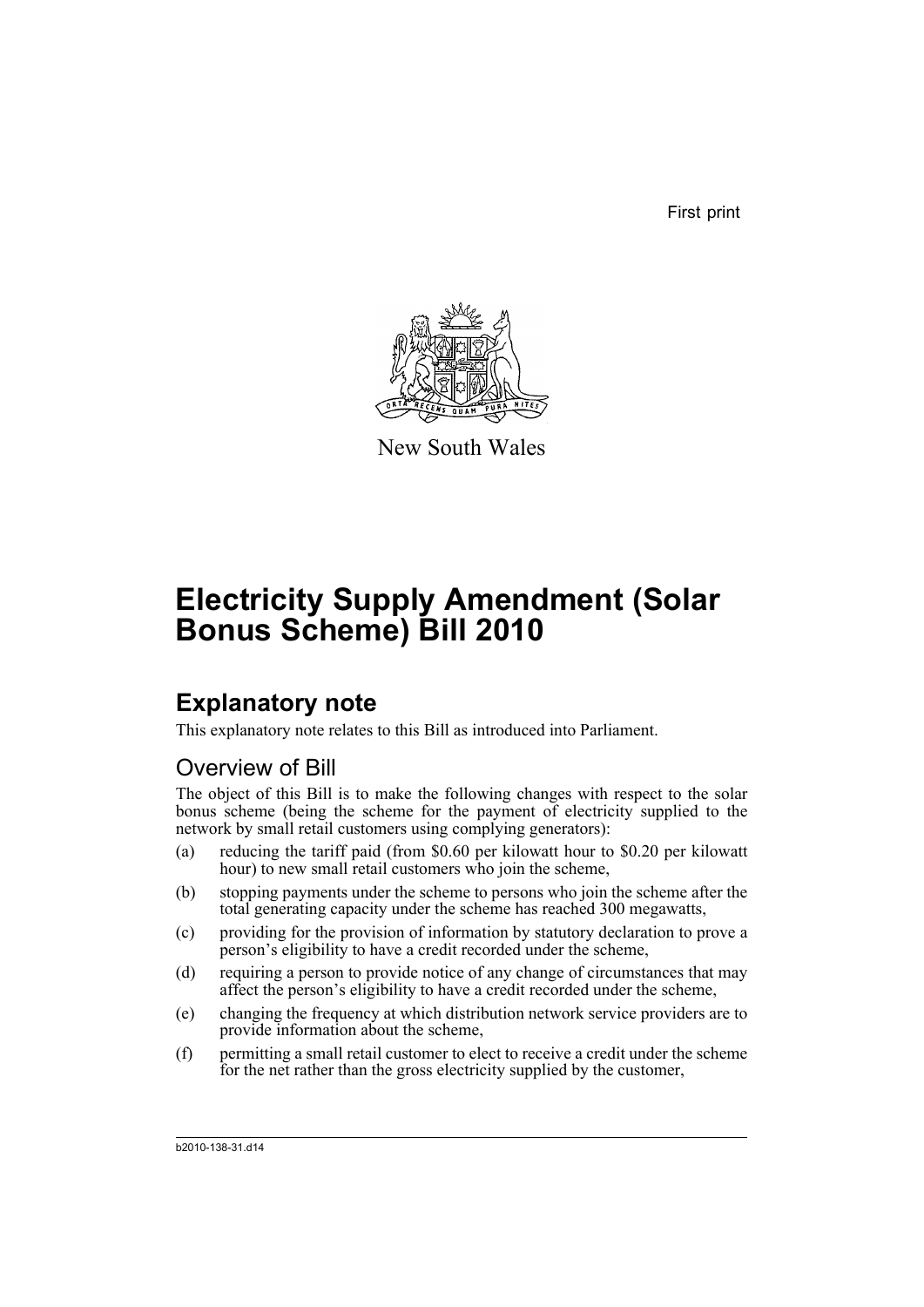Explanatory note

- (g) providing for 2 further reviews of the scheme by the Minister for Energy,
- (h) providing that compensation is not payable by the State in relation to the scheme or changes to the scheme.

### Outline of provisions

**Clause 1** sets out the name (also called the short title) of the proposed Act.

**Clause 2** provides for the commencement of the proposed Act at the beginning of the day following the day on which this Bill is first introduced into Parliament.

#### **Schedule 1 Amendment of Electricity Supply Act 1995 No 94**

**Schedule 1 [1]** reduces the rate at which a credit is recorded in respect of a small retail customer to \$0.20 (or such other amount as may be prescribed by the regulations) per kilowatt hour for electricity that is produced by a complying generator and supplied to the distribution network by the small retail customer. **Schedule 1 [4]** permits the regulations to contain provisions of a savings or transitional nature consequent on the making of a regulation that prescribes a different amount. **Schedule 1 [10] and [11]** make consequential amendments. **Schedule 1 [12]** provides that the old higher rate of \$0.60 per kilowatt hour continues to apply to electricity that a small retail customer supplies to the distribution network using any of the following:

- (a) a complying generator that was first connected to the distribution network before the commencement of the proposed Act,
- (b) a complying generator that was first connected to the distribution network after that commencement if:
	- (i) before that commencement the small retail customer concerned purchased or leased the generator or entered into a binding agreement to purchase or lease the generator, and
	- (ii) no later than 21 days after that commencement, the distribution network service provider received an application made by or on behalf of the small retail customer for the connection of the generator to the distribution network, and
	- (iii) any requirements of the regulations as to evidence to be provided in connection with the requirements above have been complied with,
- (c) a complying generator connected in circumstances prescribed by the regulations,
- (d) a complying generator that replaces a generator referred to above at the same premises that is of no greater capacity than the generator that is replaced.

However, that higher rate ceases to apply in respect of electricity produced by a generator if the capacity of the generator is increased. The higher rate also ceases to

Explanatory note page 2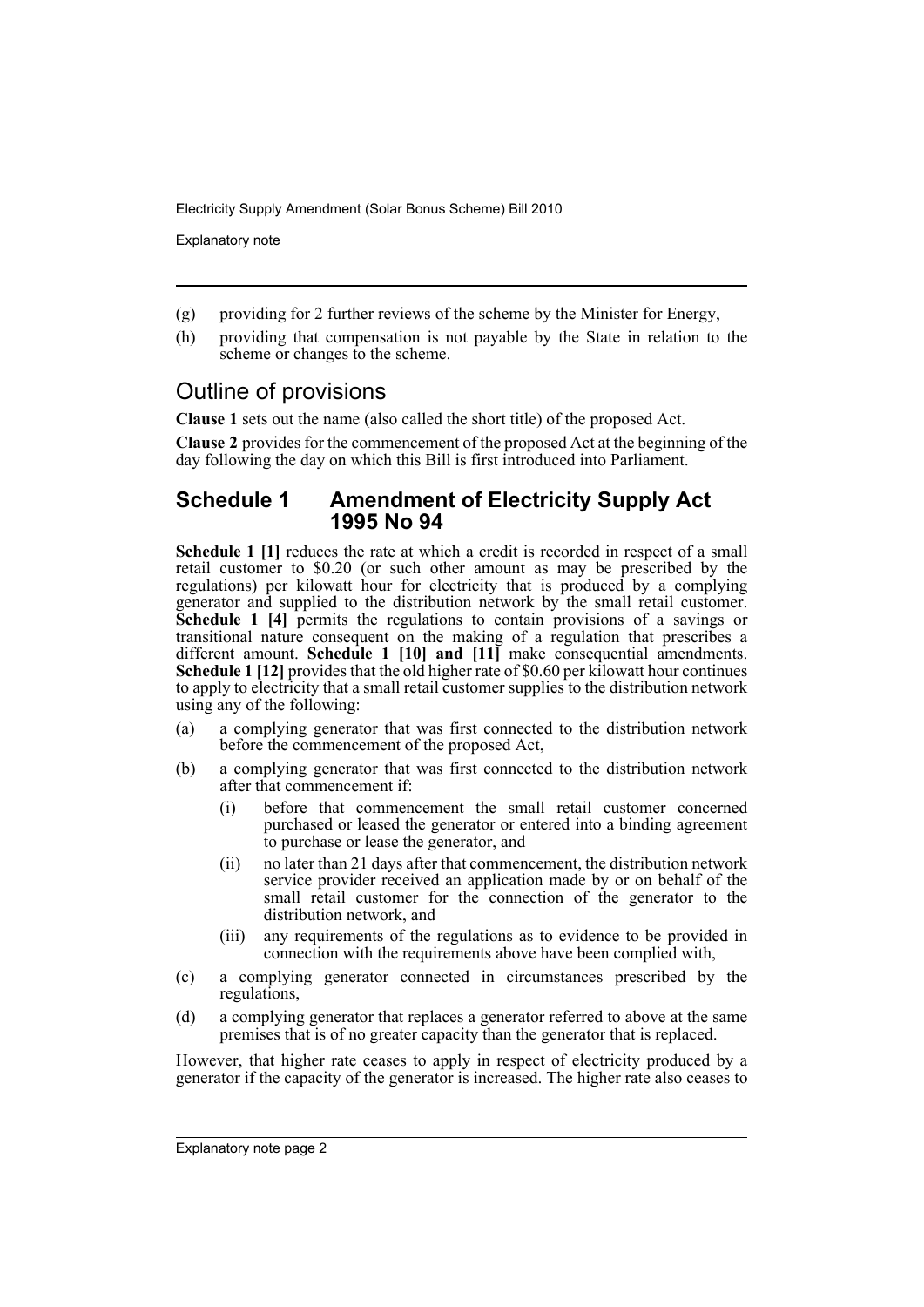Explanatory note

apply, subject to the regulations, if there is a change in the person in respect of whom a credit is recorded for electricity produced by the generator.

**Schedule 1 [2] and [3]** require a distribution network service provider to provide information under section 15A (7) of the *Electricity Supply Act 1995* (the *Principal Act*) to the Minister for Energy (the *Minister*) and the Director-General of the Department of Industry and Investment at such times as may be prescribed by the regulations rather than on a 6 monthly basis.

**Schedule 1 [4]** permits the Director-General of the Department of Industry and Investment or a distribution network service provider to require a person to provide information by statutory declaration in order to determine the person's eligibility to have a credit recorded for electricity supplied to the distribution network. It also creates an offence (maximum penalty  $$110,000$ ) if a person fails to notify a distribution network service provider of any change in the person's circumstances that may affect the person's eligibility to have any such credit recorded by the provider. The notification is required to take place within 7 days after the change. **Schedule 1 [4]** also permits the Minister to declare, by notice, that, as from a specified date, no payments will be made under the solar bonus scheme in respect of new applicants. A notice can be published only if the Minister is satisfied that the total generating capacity of all complying generators installed and connected under section 15A of the Principal Act has reached 300 megawatts. A distribution network service provider is not to record a credit, and a retail supplier is not to pay an amount, under the scheme in respect of electricity produced by a generator that is first connected to the distribution network on or after the date specified in any such notice.

**Schedule 1 [5]** provides for the repeal of section 34A of the Principal Act at the same time that section 15A of that Act is repealed.

**Schedule 1 [6]** provides that compensation is not payable by or on behalf of the State in relation to the enactment, making or operation of the *Electricity Supply Amendment (Solar Bonus Scheme) Act 2009* or the proposed Act (including a provision inserted into the Principal Act by either of those Acts and an instrument made under any such provision).

**Schedule 1 [7] and [8]** provide for 2 further reviews of the solar bonus scheme by the Minister. The first is to be undertaken as soon as possible after 1 July 2012 and is to consider whether the policy objectives of the scheme remain valid and whether the terms of the Principal Act remain appropriate for securing those objectives. The second is to be undertaken as soon as possible after 31 December 2016 and is to consider whether the scheme achieved its policy objectives.

**Schedule 1 [9]** permits the regulations to contain provisions of a savings or transitional nature consequent on the enactment of the proposed Act.

**Schedule 1 [12]** also permits a small retail customer to elect to receive a credit on a net basis for electricity that is produced by a complying generator and supplied to the distribution network by the small retail customer (that is, for electricity supplied to the distribution network in excess of that being used by the customer).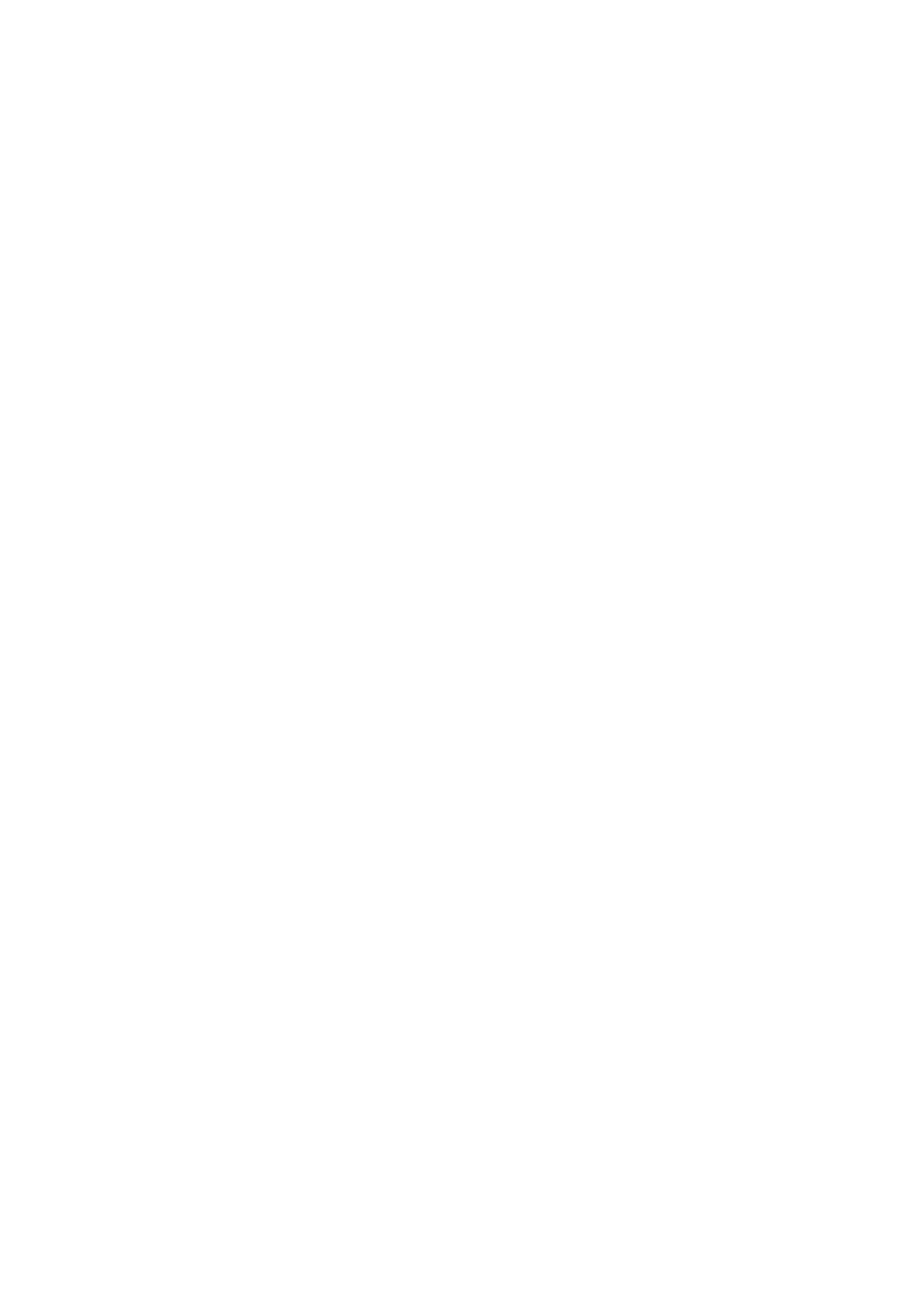First print



New South Wales

## **Electricity Supply Amendment (Solar Bonus Scheme) Bill 2010**

### **Contents**

|                                                           | Page |
|-----------------------------------------------------------|------|
| 1 Name of Act                                             |      |
| 2 Commencement                                            |      |
| Schedule 1 Amendment of Electricity Supply Act 1995 No 94 |      |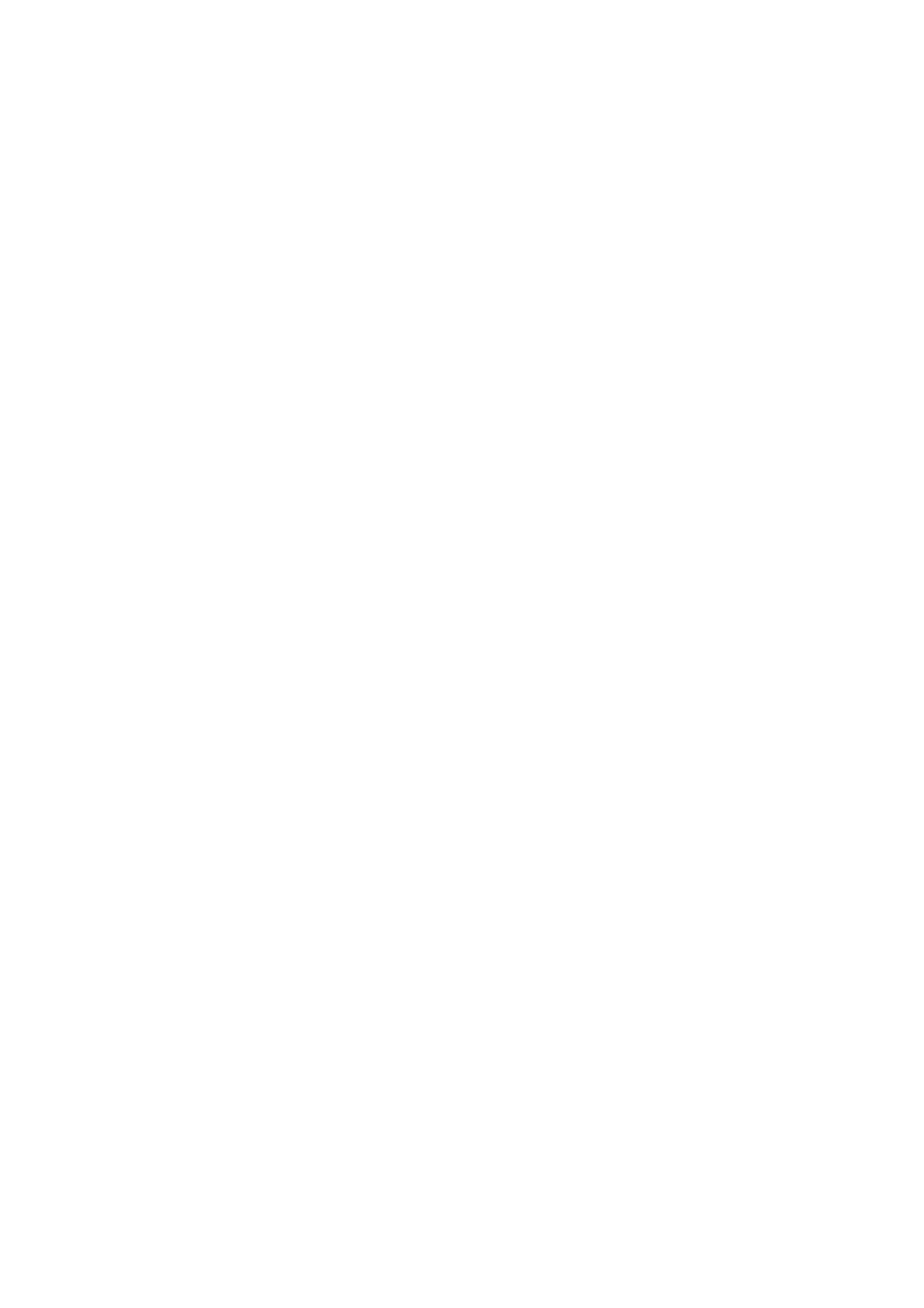

New South Wales

## **Electricity Supply Amendment (Solar Bonus Scheme) Bill 2010**

No , 2010

#### **A Bill for**

An Act to amend the *Electricity Supply Act 1995* with respect to the solar bonus scheme (being the scheme for the payment of electricity supplied to the network by small retail customers using complying generators).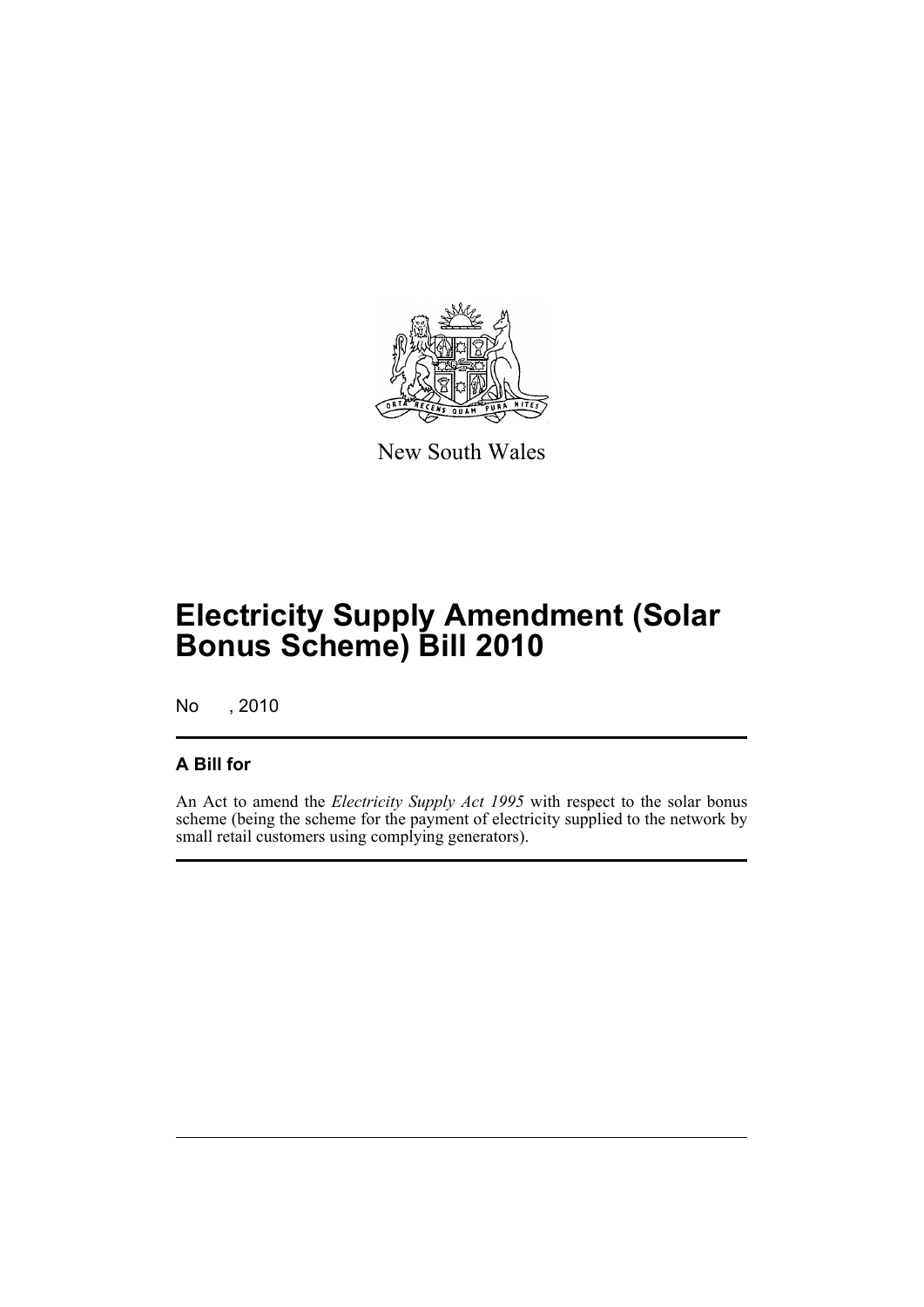<span id="page-7-1"></span><span id="page-7-0"></span>

| The Legislature of New South Wales enacts: |                                                                                                                                                             |                     |
|--------------------------------------------|-------------------------------------------------------------------------------------------------------------------------------------------------------------|---------------------|
|                                            | Name of Act                                                                                                                                                 | 2                   |
|                                            | This Act is the Electricity Supply Amendment (Solar Bonus Scheme)<br>Act 2010.                                                                              | 3<br>$\overline{4}$ |
|                                            | Commencement                                                                                                                                                | 5                   |
|                                            | This Act is taken to have commenced at the beginning of the day<br>following the day on which the Bill for this Act was first introduced into<br>Parliament | 6<br>7<br>8         |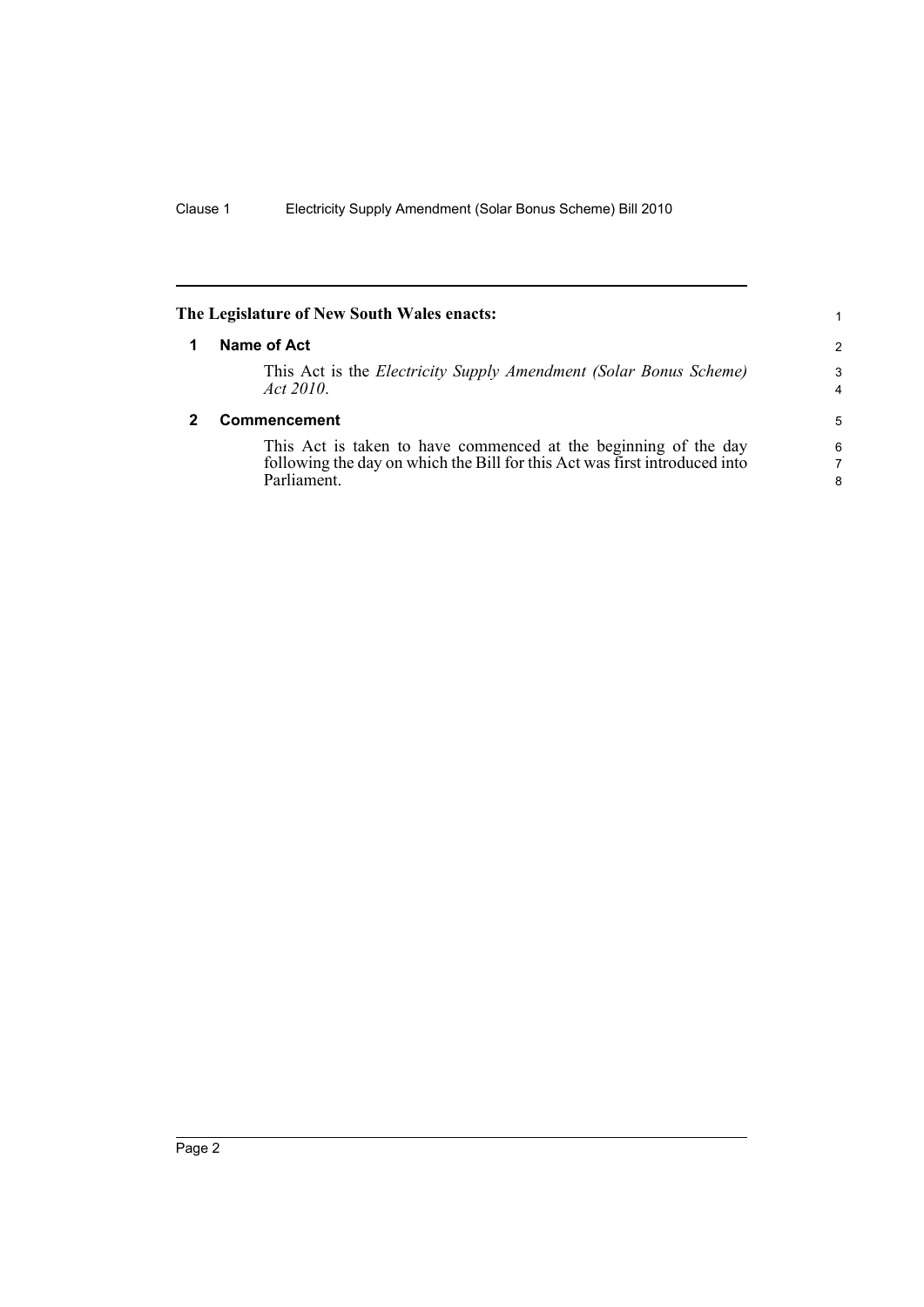Amendment of Electricity Supply Act 1995 No 94 Schedule 1

<span id="page-8-0"></span>

|     | <b>Schedule 1</b>                                                                                                      | <b>Amendment of Electricity Supply Act</b><br>1995 No 94                                                                                                                                                                                                                                                                                                                                                                                            | $\mathbf{1}$<br>$\overline{c}$         |
|-----|------------------------------------------------------------------------------------------------------------------------|-----------------------------------------------------------------------------------------------------------------------------------------------------------------------------------------------------------------------------------------------------------------------------------------------------------------------------------------------------------------------------------------------------------------------------------------------------|----------------------------------------|
| [1] | Section 15A Distribution network service providers to allow small<br>renewable energy generators to feed-in to network |                                                                                                                                                                                                                                                                                                                                                                                                                                                     |                                        |
|     |                                                                                                                        | Omit " $$0.60$ " from section 15A (5).                                                                                                                                                                                                                                                                                                                                                                                                              | 5                                      |
|     | regulations)".                                                                                                         | Insert instead "\$0.20 (or such other amount as may be prescribed by the                                                                                                                                                                                                                                                                                                                                                                            | 6<br>$\overline{7}$                    |
| [2] | <b>Section 15A (7)</b>                                                                                                 |                                                                                                                                                                                                                                                                                                                                                                                                                                                     | 8                                      |
|     | sets out".                                                                                                             | Omit "a report within 28 days after 30 June and 31 December in each year that                                                                                                                                                                                                                                                                                                                                                                       | 9<br>10                                |
|     | by the regulations".                                                                                                   | Insert instead "the following information at such times as may be prescribed                                                                                                                                                                                                                                                                                                                                                                        | 11<br>12                               |
| [3] | Section 15A (7) (d)                                                                                                    |                                                                                                                                                                                                                                                                                                                                                                                                                                                     | 13                                     |
|     | as the case may be".                                                                                                   | Omit "each month for the 12 month period ending on 30 June or 31 December                                                                                                                                                                                                                                                                                                                                                                           | 14<br>15                               |
|     |                                                                                                                        | Insert instead "such periods as may be prescribed by the regulations".                                                                                                                                                                                                                                                                                                                                                                              | 16                                     |
| [4] |                                                                                                                        | Section 15A (8A)-(8F)                                                                                                                                                                                                                                                                                                                                                                                                                               | 17                                     |
|     | Insert after section $15A(8)$ :                                                                                        |                                                                                                                                                                                                                                                                                                                                                                                                                                                     |                                        |
|     | (8A)                                                                                                                   | The Director-General or a distribution network service provider<br>may, at any time, require a person to provide information by<br>statutory declaration in order to determine the person's eligibility<br>to have a credit recorded in respect of the person under this<br>section.                                                                                                                                                                | 19<br>20<br>21<br>22<br>23             |
|     | (BB)                                                                                                                   | A person must within 7 days after any change in the person's<br>circumstances (including any change to a generator on premises<br>owned or occupied by the person) notify a distribution network<br>service provider of that change if the change may cause the<br>person to be no longer eligible to have a credit recorded (or to<br>have a credit recorded at a particular rate) by the provider in<br>respect of the person under this section. | 24<br>25<br>26<br>27<br>28<br>29<br>30 |
|     |                                                                                                                        | Maximum penalty: 1,000 penalty units.                                                                                                                                                                                                                                                                                                                                                                                                               | 31                                     |
|     | (8C)                                                                                                                   | The Minister may, by notice published in the Gazette, declare<br>that as from a specified date, no payments will be made under the<br>scheme established by this section in respect of new applicants.                                                                                                                                                                                                                                              | 32<br>33<br>34                         |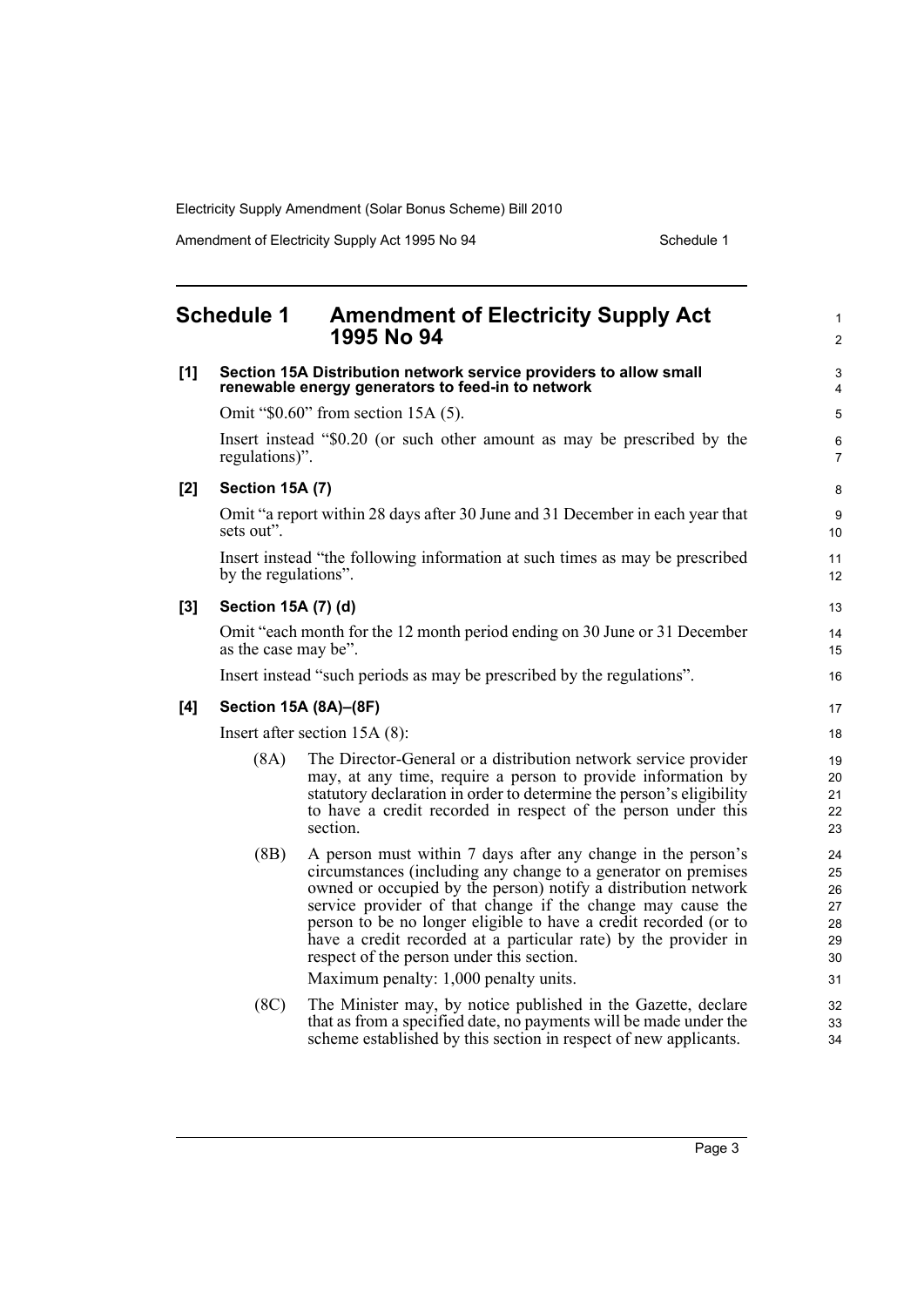| (8D)<br>The Minister may publish a notice under this section only if the<br>Minister is satisfied that the total generating capacity of all<br>complying generators installed and connected under this section<br>has reached 300 megawatts.<br>(8E)<br>A distribution network service provider is not to record a credit<br>under this section, and a retail supplier is not to pay an amount<br>under section 34A, in respect of electricity produced by a<br>generator that is first connected to the distribution network on or<br>after the date specified in a notice under this section.<br>The regulations may contain provisions of a savings or<br>(8F)<br>transitional nature consequent on the making of a regulation<br>under subsection (5) or the publication of a notice under<br>subsection $(8C)$ .<br>[5]<br>Section 15A (9)<br>Omit "is". Insert instead "and section 34A are".<br>[6]<br>Section 179A Compensation not payable<br>Insert after section $179A(1)$ :<br>Compensation is not payable by or on behalf of the State:<br>(1A)<br>because of the enactment, making or operation of the<br>(a)<br>Electricity Supply Amendment (Solar Bonus Scheme) Act<br>2009 or the Electricity Supply Amendment (Solar Bonus<br><i>Scheme) Act 2010</i> (including a provision inserted in this<br>Act by either of those Acts and an instrument made under<br>any such provision), or<br>because of any consequence of any such enactment,<br>(b)<br>making or operation, or<br>because of any statement or conduct relating to any such<br>(c)<br>enactment, making or operation, or<br>because of any statement or conduct relating to the rate at<br>(d)<br>which a credit would be recorded under the solar bonus<br>scheme (being the scheme for the payment of electricity<br>supplied to the network by small retail customers using<br>complying generators), the persons who would be eligible<br>to receive a credit under the scheme or the duration of the<br>scheme.<br>Section 195 Review of solar bonus scheme by Minister<br>$\left[ 7 \right]$<br>Omit "or as soon as the Minister becomes aware that the total generating<br>capacity of all complying generators reaches 50 megawatts, whichever occurs<br>first" from section $195(2)$ . |  |  |  |  |
|--------------------------------------------------------------------------------------------------------------------------------------------------------------------------------------------------------------------------------------------------------------------------------------------------------------------------------------------------------------------------------------------------------------------------------------------------------------------------------------------------------------------------------------------------------------------------------------------------------------------------------------------------------------------------------------------------------------------------------------------------------------------------------------------------------------------------------------------------------------------------------------------------------------------------------------------------------------------------------------------------------------------------------------------------------------------------------------------------------------------------------------------------------------------------------------------------------------------------------------------------------------------------------------------------------------------------------------------------------------------------------------------------------------------------------------------------------------------------------------------------------------------------------------------------------------------------------------------------------------------------------------------------------------------------------------------------------------------------------------------------------------------------------------------------------------------------------------------------------------------------------------------------------------------------------------------------------------------------------------------------------------------------------------------------------------------------------------------------------------------------------------------------------------------------------------------------------------------------------------------------------------------------------|--|--|--|--|
|                                                                                                                                                                                                                                                                                                                                                                                                                                                                                                                                                                                                                                                                                                                                                                                                                                                                                                                                                                                                                                                                                                                                                                                                                                                                                                                                                                                                                                                                                                                                                                                                                                                                                                                                                                                                                                                                                                                                                                                                                                                                                                                                                                                                                                                                                |  |  |  |  |
|                                                                                                                                                                                                                                                                                                                                                                                                                                                                                                                                                                                                                                                                                                                                                                                                                                                                                                                                                                                                                                                                                                                                                                                                                                                                                                                                                                                                                                                                                                                                                                                                                                                                                                                                                                                                                                                                                                                                                                                                                                                                                                                                                                                                                                                                                |  |  |  |  |
|                                                                                                                                                                                                                                                                                                                                                                                                                                                                                                                                                                                                                                                                                                                                                                                                                                                                                                                                                                                                                                                                                                                                                                                                                                                                                                                                                                                                                                                                                                                                                                                                                                                                                                                                                                                                                                                                                                                                                                                                                                                                                                                                                                                                                                                                                |  |  |  |  |
|                                                                                                                                                                                                                                                                                                                                                                                                                                                                                                                                                                                                                                                                                                                                                                                                                                                                                                                                                                                                                                                                                                                                                                                                                                                                                                                                                                                                                                                                                                                                                                                                                                                                                                                                                                                                                                                                                                                                                                                                                                                                                                                                                                                                                                                                                |  |  |  |  |
|                                                                                                                                                                                                                                                                                                                                                                                                                                                                                                                                                                                                                                                                                                                                                                                                                                                                                                                                                                                                                                                                                                                                                                                                                                                                                                                                                                                                                                                                                                                                                                                                                                                                                                                                                                                                                                                                                                                                                                                                                                                                                                                                                                                                                                                                                |  |  |  |  |
|                                                                                                                                                                                                                                                                                                                                                                                                                                                                                                                                                                                                                                                                                                                                                                                                                                                                                                                                                                                                                                                                                                                                                                                                                                                                                                                                                                                                                                                                                                                                                                                                                                                                                                                                                                                                                                                                                                                                                                                                                                                                                                                                                                                                                                                                                |  |  |  |  |
|                                                                                                                                                                                                                                                                                                                                                                                                                                                                                                                                                                                                                                                                                                                                                                                                                                                                                                                                                                                                                                                                                                                                                                                                                                                                                                                                                                                                                                                                                                                                                                                                                                                                                                                                                                                                                                                                                                                                                                                                                                                                                                                                                                                                                                                                                |  |  |  |  |
|                                                                                                                                                                                                                                                                                                                                                                                                                                                                                                                                                                                                                                                                                                                                                                                                                                                                                                                                                                                                                                                                                                                                                                                                                                                                                                                                                                                                                                                                                                                                                                                                                                                                                                                                                                                                                                                                                                                                                                                                                                                                                                                                                                                                                                                                                |  |  |  |  |
|                                                                                                                                                                                                                                                                                                                                                                                                                                                                                                                                                                                                                                                                                                                                                                                                                                                                                                                                                                                                                                                                                                                                                                                                                                                                                                                                                                                                                                                                                                                                                                                                                                                                                                                                                                                                                                                                                                                                                                                                                                                                                                                                                                                                                                                                                |  |  |  |  |
|                                                                                                                                                                                                                                                                                                                                                                                                                                                                                                                                                                                                                                                                                                                                                                                                                                                                                                                                                                                                                                                                                                                                                                                                                                                                                                                                                                                                                                                                                                                                                                                                                                                                                                                                                                                                                                                                                                                                                                                                                                                                                                                                                                                                                                                                                |  |  |  |  |
|                                                                                                                                                                                                                                                                                                                                                                                                                                                                                                                                                                                                                                                                                                                                                                                                                                                                                                                                                                                                                                                                                                                                                                                                                                                                                                                                                                                                                                                                                                                                                                                                                                                                                                                                                                                                                                                                                                                                                                                                                                                                                                                                                                                                                                                                                |  |  |  |  |
|                                                                                                                                                                                                                                                                                                                                                                                                                                                                                                                                                                                                                                                                                                                                                                                                                                                                                                                                                                                                                                                                                                                                                                                                                                                                                                                                                                                                                                                                                                                                                                                                                                                                                                                                                                                                                                                                                                                                                                                                                                                                                                                                                                                                                                                                                |  |  |  |  |
|                                                                                                                                                                                                                                                                                                                                                                                                                                                                                                                                                                                                                                                                                                                                                                                                                                                                                                                                                                                                                                                                                                                                                                                                                                                                                                                                                                                                                                                                                                                                                                                                                                                                                                                                                                                                                                                                                                                                                                                                                                                                                                                                                                                                                                                                                |  |  |  |  |
|                                                                                                                                                                                                                                                                                                                                                                                                                                                                                                                                                                                                                                                                                                                                                                                                                                                                                                                                                                                                                                                                                                                                                                                                                                                                                                                                                                                                                                                                                                                                                                                                                                                                                                                                                                                                                                                                                                                                                                                                                                                                                                                                                                                                                                                                                |  |  |  |  |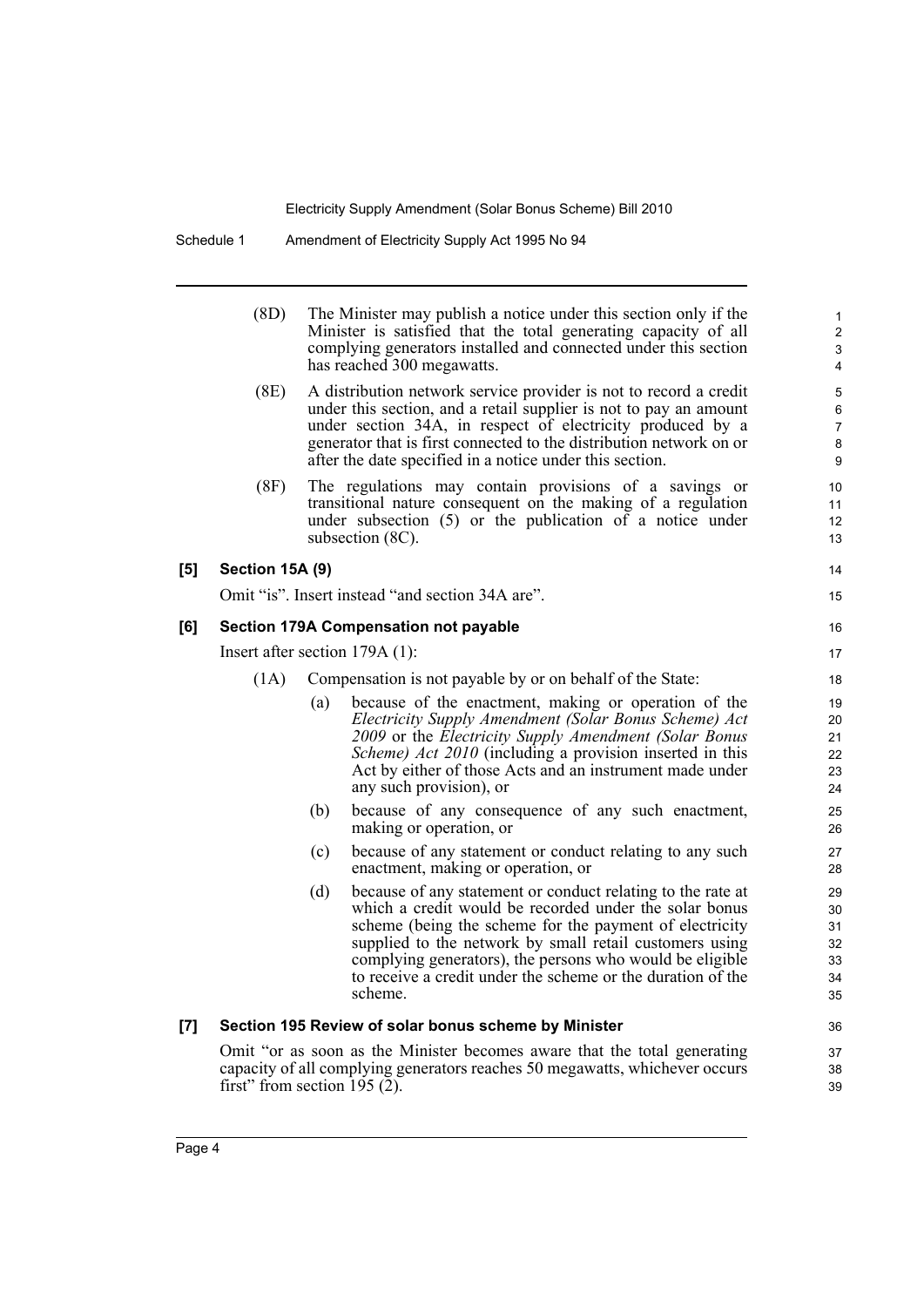| [8]    |                                                            |     | Section 195 (3) and (4)                                                                                                                                                      | $\mathbf{1}$                      |
|--------|------------------------------------------------------------|-----|------------------------------------------------------------------------------------------------------------------------------------------------------------------------------|-----------------------------------|
|        |                                                            |     | Omit section 195 (3). Insert instead:                                                                                                                                        | $\overline{2}$                    |
|        |                                                            | (3) | The Minister is also to conduct a final review of the scheme as<br>soon as possible after 31 December 2016 to consider whether the<br>scheme achieved its policy objectives. | 3<br>$\overline{\mathbf{4}}$<br>5 |
|        |                                                            | (4) | A report on the outcome of a review under this section is to be<br>tabled in each House of Parliament.                                                                       | 6<br>$\overline{7}$               |
| [9]    |                                                            |     | Schedule 6 Savings, transitional and other provisions                                                                                                                        | 8                                 |
|        |                                                            |     | Insert at the end of clause $1(1)$ :                                                                                                                                         | 9                                 |
|        | Electricity Supply Amendment (Solar Bonus Scheme) Act 2010 |     |                                                                                                                                                                              |                                   |
| $[10]$ |                                                            |     | Schedule 6, clause 60 (1)                                                                                                                                                    | 11                                |
|        |                                                            |     | Omit "of \$0.60 per kilowatt hour that is".                                                                                                                                  | 12                                |
| $[11]$ |                                                            |     | Schedule 6, clause 60 (2)                                                                                                                                                    | 13                                |
|        |                                                            |     | Omit "the rate of \$0.60". Insert instead "a rate".                                                                                                                          | 14                                |
| $[12]$ | Schedule 6, Part 11                                        |     |                                                                                                                                                                              | 15                                |
|        | Insert after Part 10:                                      |     |                                                                                                                                                                              | 16                                |
|        | Part 11                                                    |     |                                                                                                                                                                              |                                   |
|        |                                                            |     | Provisions consequent on enactment of<br><b>Electricity Supply Amendment (Solar</b>                                                                                          | 17<br>18                          |
|        | <b>Bonus Scheme) Act 2010</b>                              |     | 19                                                                                                                                                                           |                                   |
|        | 61                                                         |     | Complying generators connected before scheme closed                                                                                                                          | 20                                |
|        |                                                            | (1) | The rate at which a credit is to be recorded by a distribution                                                                                                               | 21                                |
|        |                                                            |     | network service provider in respect of electricity generated by a                                                                                                            | 22                                |
|        |                                                            |     | small retail customer is to be \$0.60 per kilowatt hour if the<br>electricity is generated by a complying generator (including a                                             | 23<br>24                          |
|        |                                                            |     | generator that is taken to be a complying generator because of                                                                                                               | 25                                |
|        |                                                            |     | clause 60) that:                                                                                                                                                             | 26                                |
|        |                                                            |     | was first connected to the distribution network before the<br>(a)<br>commencement of the amending Act, or                                                                    | 27<br>28                          |
|        |                                                            |     | was first connected to the distribution network after that<br>(b)                                                                                                            | 29                                |
|        |                                                            |     | commencement and complies with the transitional                                                                                                                              | 30                                |
|        |                                                            |     | requirements of subclause $(2)$ for the \$0.60 per kilowatt<br>hour rate, or                                                                                                 | 31<br>32                          |
|        |                                                            |     | (c)<br>is connected<br>circumstances prescribed by the<br>in                                                                                                                 | 33                                |
|        |                                                            |     | regulations, or                                                                                                                                                              | 34                                |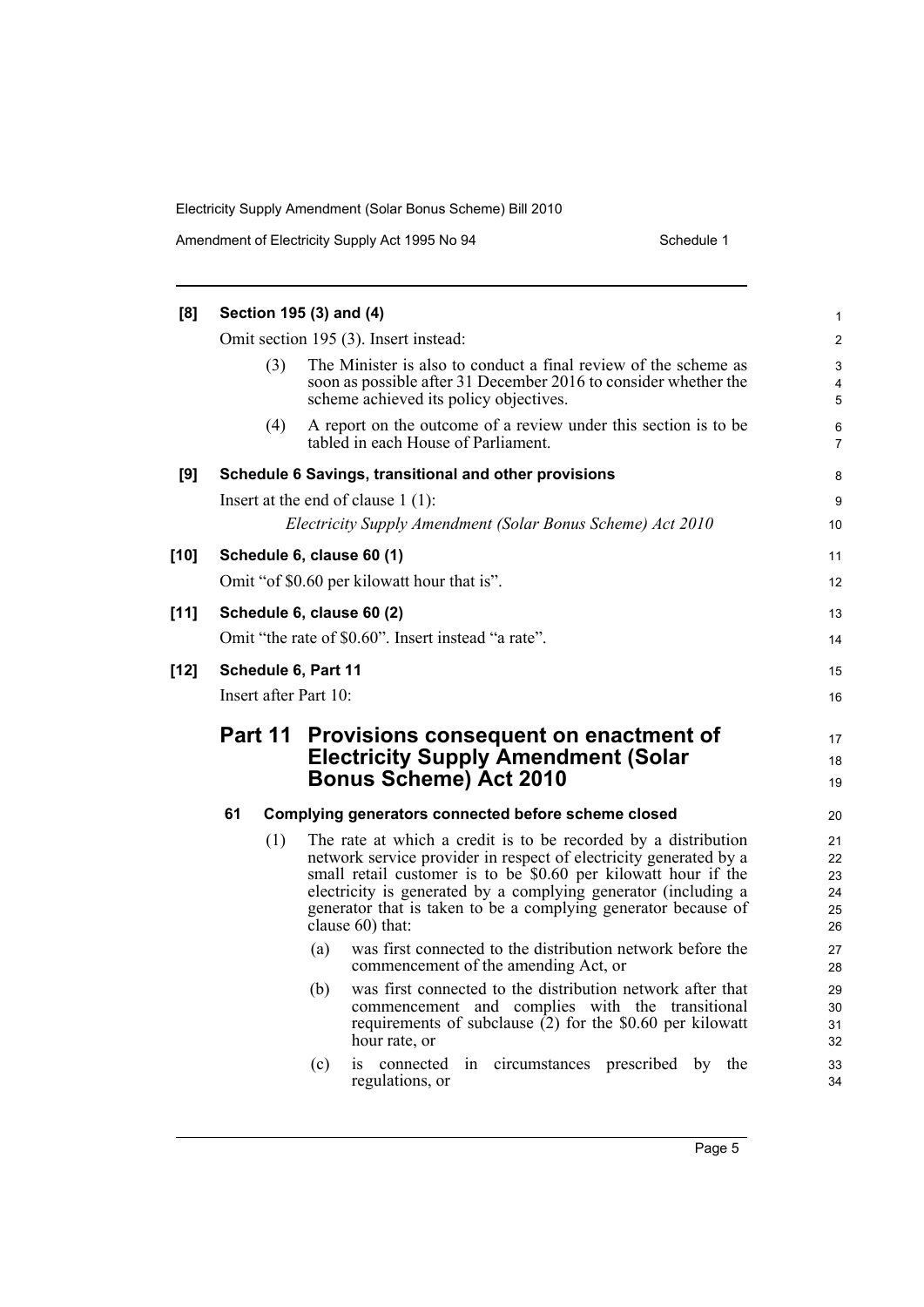(d) replaces a generator referred to in paragraphs  $(a)$ –(c) at the same premises and is of no greater capacity than the generator that is replaced.

- (2) The following requirements are the transitional requirements for the \$0.60 per kilowatt hour rate for a generator first connected to a distribution network after the commencement of the amending Act:
	- (a) before that commencement, the small retail customer concerned must have purchased or leased, or have entered into a binding agreement to purchase or lease, the generator,
	- (b) no later than 21 days after that commencement, the distribution network service provider must have received an application made by or on behalf of the small retail customer for the connection of the generator to the distribution network,
	- (c) any requirements of the regulations as to evidence to be provided in connection with the requirements of paragraphs (a) and (b) have been complied with.
- (3) This clause ceases to apply in respect of a complying generator if the capacity of the generator is increased after the commencement of the amending Act.
- (4) Subject to the regulations, this clause ceases to apply in respect of a complying generator (including a generator that replaces that generator) if there is a change, after the commencement of the amending Act, in the person in respect of whom the credit is recorded for electricity produced by the generator.
- (5) An agreement entered into by a small retail customer to purchase or lease a generator is a binding agreement for the purposes of this clause even if the agreement permits the small retail customer to terminate the agreement without penalty.
- (6) In this clause: *amending Act* means the *Electricity Supply Amendment (Solar Bonus Scheme) Act 2010*.

#### **62 Continuation of net metering schemes**

(1) The obligation under section 15A of a distribution network service provider to record a credit for electricity produced by a complying generator and supplied to the distribution network is an obligation to record a credit for the net electricity supplied by the small retail customer (that is, for electricity supplied in excess